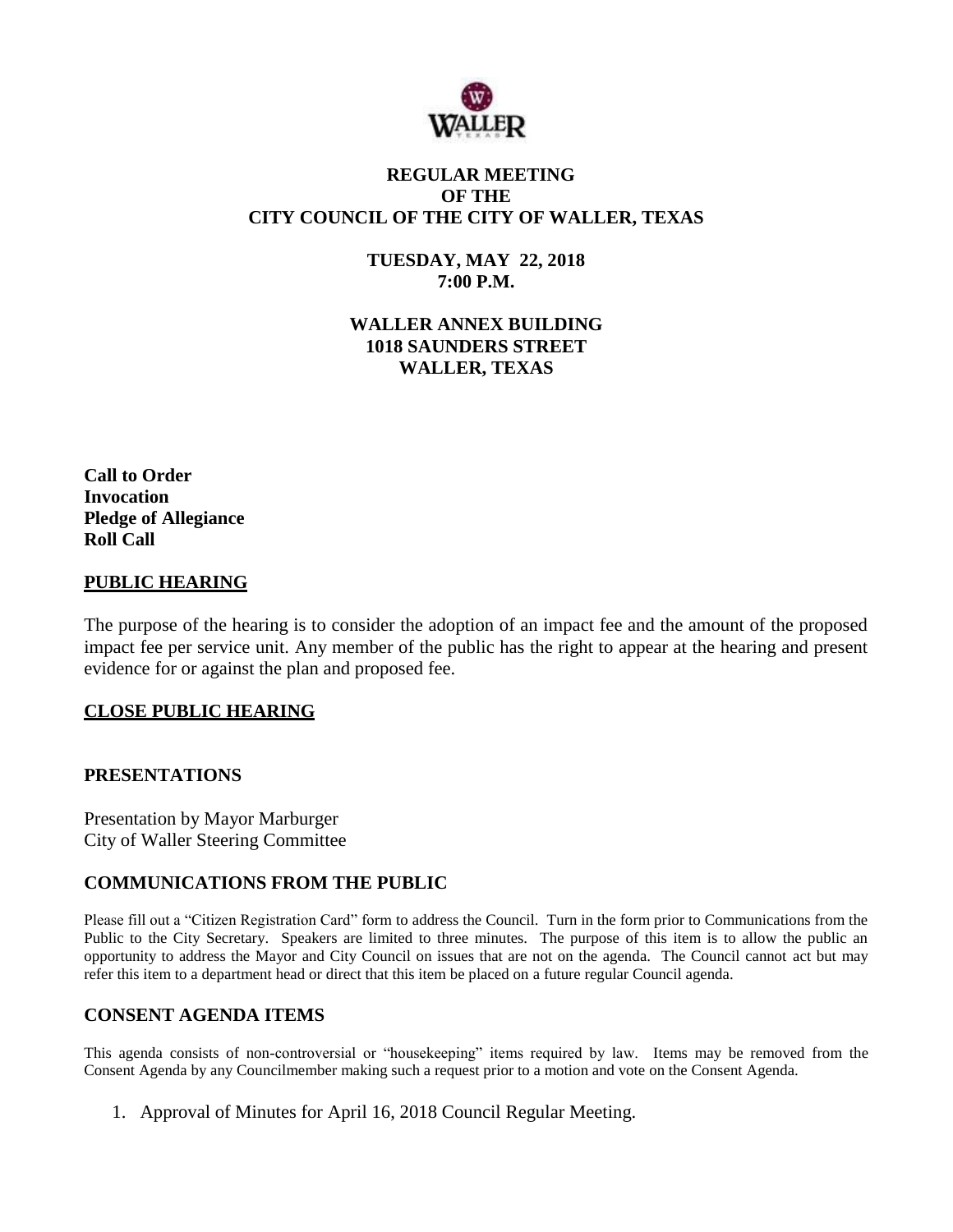- 2. Approval of Minutes April 23, 2018 Council Workshop.
- 3. Approval of Minutes April 27, 2018 Council Special Meeting.
- 4. Approval of 2nd Quarterly Investment reports ending March 31, 2018.
- 5. Approval of **Resolution # 2018-08,** adopting the annual Investment Policy for the City of Waller.
- 6. Approval of refund to Petroquip Energy Services due to value change per 2017 WCAD.

# **REGULAR AGENDA ITEMS**

- 7. Swearing in of New Council members.
- 8. Discussion and possible action on the appointment of a Mayor Pro Tem.
- 9. Discussion and possible action on the appointment / re-appointment of a Municipal Court Judge.

### **EXECUTIVE SESSION**

*Convene into executive session pursuant to Section 551.071, Texas Government Code Private consultation with the attorney.*

### **RECONVENE INTO REGULAR SESSION**

- 10. Discussion and possible action regarding the development of disclosure policies and procedures.
- 11. Discussion and possible action on the adoption of **Ordinance # 523,** authorizing the issuance of the City of Waller, Texas General Obligation Bonds, Series 2018; levying a tax payment thereof; approving the preparation and distribution of an official statement; and enacting other provisions relating thereto.
- 12. Discussion and possible action to enter into a bank depository agreement with First National Bank to serve as the bank depository effective May16, 2018 and ending May 16, 2021.
- 13. Discussion and possible action adopting **Ordinance # 524**, amending Ordinance # 229 designating the minimum requirements for lot sizes, streets right of way, and cul de sacs for subdivisions that are subject to development agreements; repealing all Ordinances or parts of Ordinances in conflict herewith; providing a penalty of not more than \$2,000 per violation here of with each day being a new violation; and providing for severability.
- 14. Discussion and possible action on adopting an Internal Ethics & Compliance Program policy for the City of Waller as required by TxDOT for the Transportation Alternatives Set-aside Grant Program.
- 15. Discussion and possible action to approve a preliminary plat for the future site of the Comfort Inn Hotel at 39502 Highway 290, Waller, TX.

### **MAYOR-COUNCIL REPORTS**